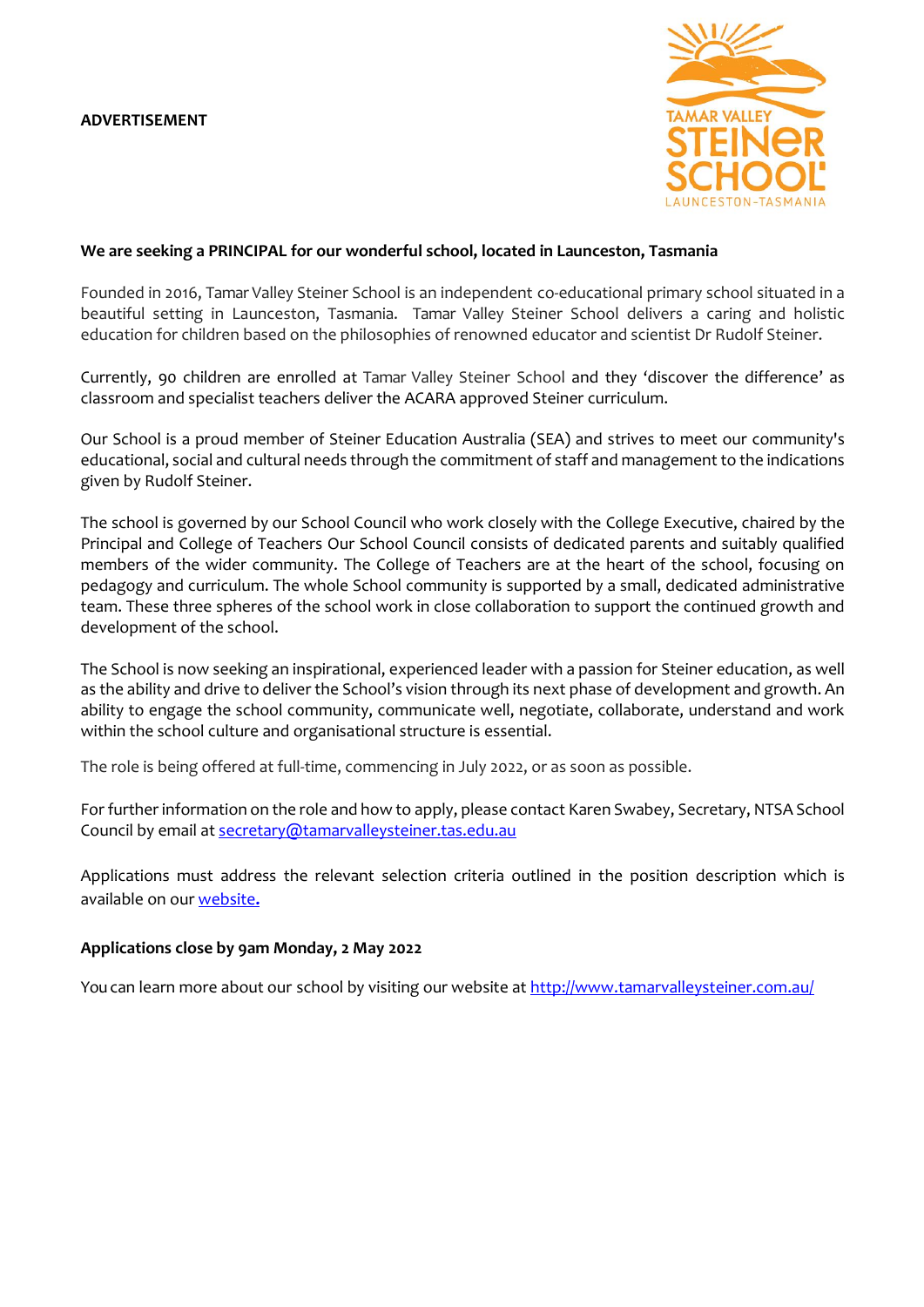

# **Dear Applicant**

Thank you for your interest in the role of Principal of Tamar Valley Steiner School for which applications are now open. We recommend that interested parties submit a formal application as soon as possible. All applications will be handled in strict confidence.

Your application should include:

- A letter that addresses the requirements of the role as outlined in the job description and addresses each selection criteria
- Your current CV and contact details for 3 referees
- Contact details including email and country/state of residence; and
- Details of your eligibility to work in Australia or otherwise (e.g. nationality or visa type and expiry date).

# **Questions**

Questions and formal applications should be directed in confidence to Karen Swabey, Secretary, NTSA School Council by email a[t secretary@tamarvalleysteiner.tas.edu.au](mailto:secretary@tamarvalleysteiner.tas.edu.au).

## **Process**

Your application will be acknowledged upon receipt and those who are shortlisted will be contacted for an interview.

Thank you again for your interest in our school.

Kind regards,

Rod Tomlinson **NTSA School Council Acting Chair**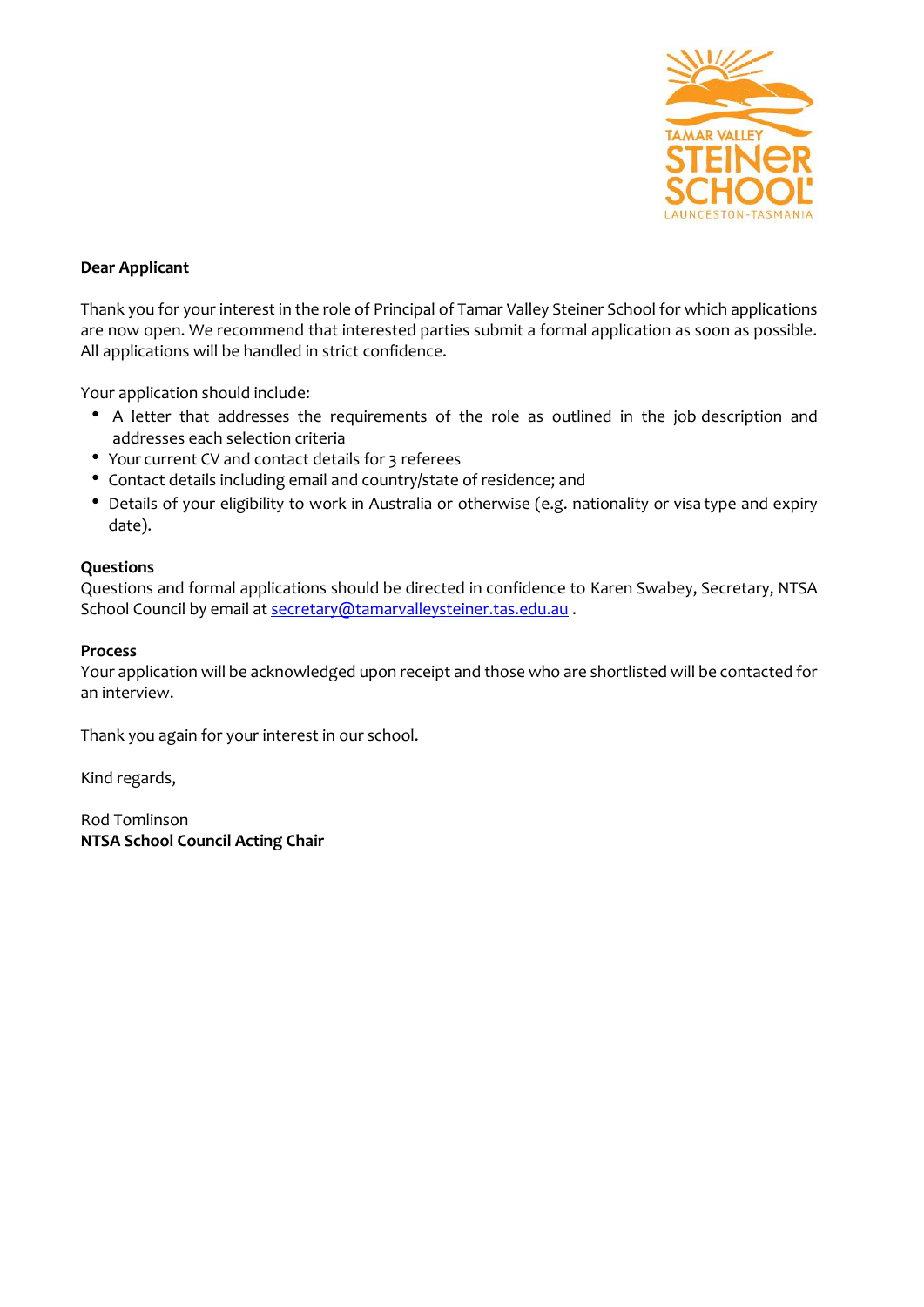

**Tamar Valley Steiner School Primary** 14 Station Road, St Leonard Kinder/Prep: 41 French Street, Launceston PO Box 689, St Leonards TAS 7250 m 0438 917 848 e admin@tamarvalleysteiner.tas.edu.au www.tamarvalleysteiner.tas.edu.au

# **Position Description**

| <b>Position Title:</b>     | Principal                                                |
|----------------------------|----------------------------------------------------------|
| <b>Type of Employment:</b> | 1.0FTE (full-time)                                       |
| Commencing:                | Term 2, 2022 or as soon as practical                     |
| Location:                  | 368 St Leonards Road, St Leonards. TAS 7250              |
| <b>Hours of Duty:</b>      | 8am – 4pm Monday to Friday with other duties as required |
| <b>Probation:</b>          | A probation period of 6 months will apply                |
| Salary:                    | By negotiation                                           |

**Brief Description of Role:** The Principal chairs the College Executive and is a member of the College of Teachers and an *ex officio* member of the School Council. This position is the primary interface with the School Council and ultimately responsible for all day-to-day operations of the school. The Principal has a sound understanding of, and embodies, Steiner's philosophy in relation to education and makes decisions in line with this philosophy. This includes delivery of the school's educational and financial vision, ensuring the development of, and adherence to, policies, procedures and controls consistent with good governance, compliance with all external rules and regulations placed upon the school, both State and Federal. This role requires a skilled facilitator who strives to work collaboratively and inclusively, with great empathy for the perspectives of others, with equanimity in all circumstances and with high levels of professionalism and ethics.

### **1. Key Performance Measures:**

- 1.1 Overall positive endorsement from TVSS staff during annual 360 review
- 1.2 Overall positive endorsement from annual community, parent and student surveys
- 1.3 Retention and sustained growth of student numbers consistent with the Strategic Plan
- 1.4 Competent delivery of key responsibilities

# **2. Key Responsibilities:**

- 2.1 Support and ensure high quality teaching and learning
- 2.2 Ensure coherent and clear communication within the school
- 2.3 Provision of a safe and stimulating learning environment for teachers and students in compliance with the school's constitution
- 2.4 Delivery of a curriculum in accordance with the Australian Steiner Curriculum Framework
- 2.5 Compliance with relevant licensing and funding requirements
- 2.6 Monthly reporting to School Council against the school's Strategic Plan
- 2.7 Chair the College Executive and attendance at all College of Teachers meetings
- 2.8 Ensure the School retains appropriately qualified Steiner teaching staff through selection, induction, Professional Development, training, mentoring and Performance Appraisal processes
- 2.9 Ensure effective student behaviour processes are in place in line with Steiner's indications